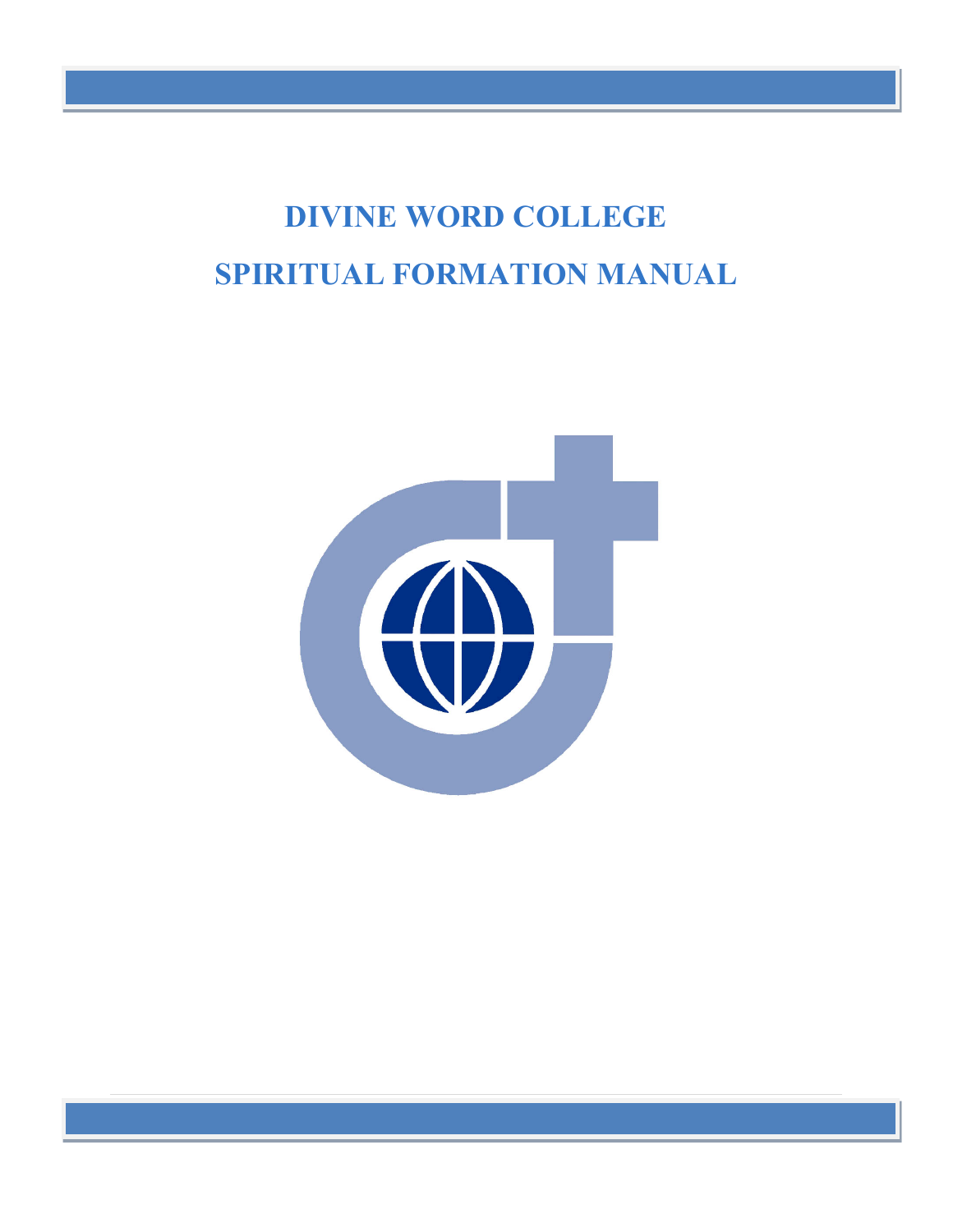# **TABLE OF CONTENTS**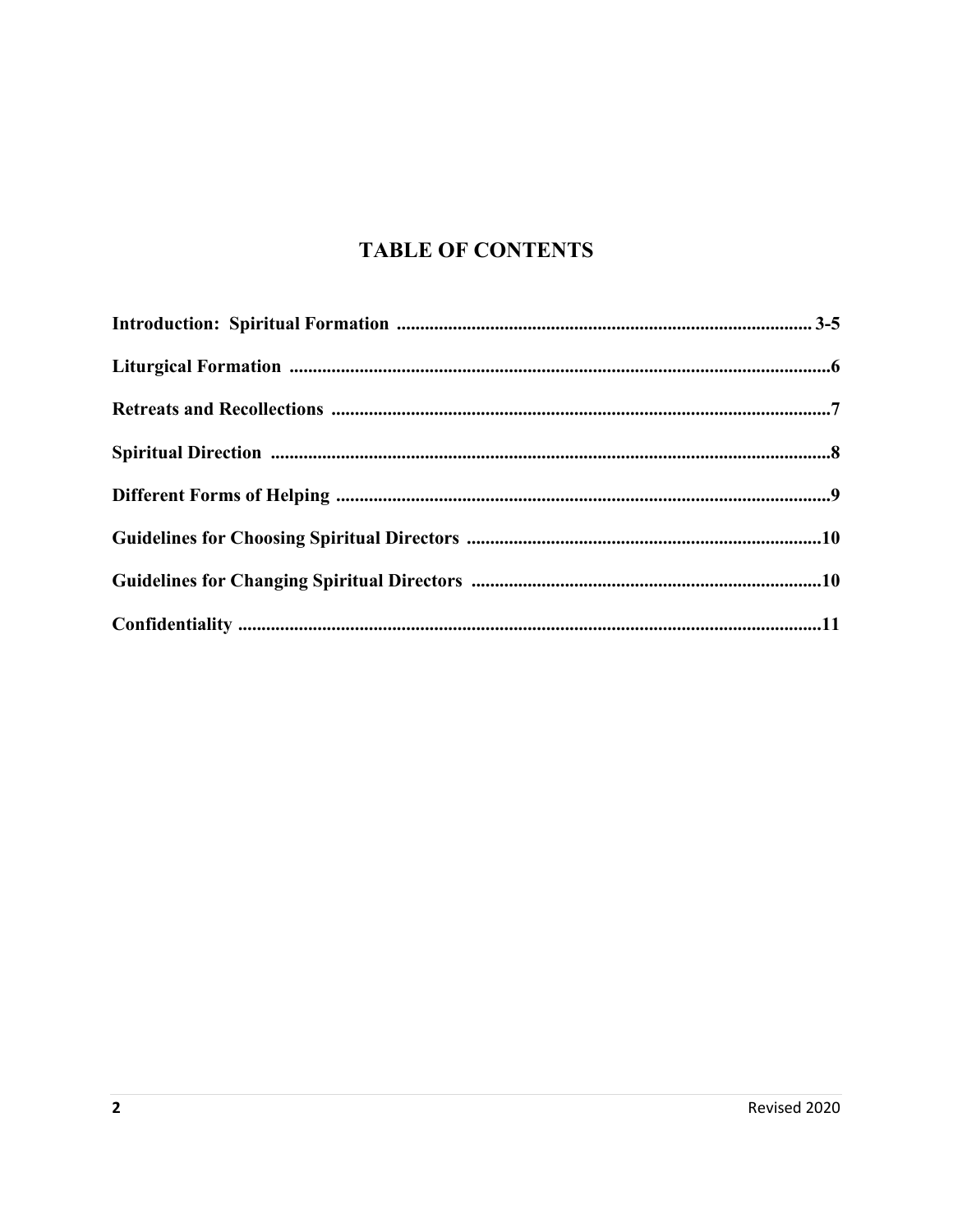# **SPIRITUAL FORMATION MANUAL**

## **Divine Word College**

### **INTRODUCTION: SPIRITUAL FORMATION**

The Divine Word College Religious Formation Program aims to foster within its students a religious or lay missionary vocation. The Program encourages the development of students' intellectual capability, spiritual gifts, growth in community and ministerial skills. This occurs within a community intentionally intercultural and shaped by the missionary spirituality of the Society of the Divine Word (SVD). The Program nurtures in students a life-long commitment to serving God's people.

#### **Spiritual Formation develops faith-filled discerning students rooted in Jesus Christ and committed to personal and communal prayer as a foundation for missionary service.**

*We must shape our lives according to our faith by always listening for the voice of the Holy Spirit, who speaks to us in scripture, in the life of the community and of the Church, as well as in contemporary events. Our response should be in prayer and action. As missionaries of the Divine Word, our spiritual lives are inspired by St. Arnold Janssen's example, for he was a man of faith and prayer, of openness and dedication. (SVD Constitutions, 508)*

The Religious Formation Program invites students to grow in their awareness of God's presence in the world and their understanding of the mystery of the death and resurrection of Jesus. As the Incarnate Word proceeds from the communion of the Trinity in service to others, so students learn that religious or lay missionary life is always communal and rooted in a concrete social and historical reality. As Jesus emptied himself and "took on our human likeness," so students learn to empty themselves of their cultural predispositions and biases, even their language, in order to become one with others, to be re-formed in a new missionary spirituality.

A core foundation for missionary service is a strong personal and communal relationship with Jesus Christ. Divine Word Missionaries emphasize the importance of a solid life of prayer to support them in carrying out their work of spreading the Gospel. Jesus Christ modeled this in His own life through frequently going to a quiet place to commune with the Father. The core areas of development for the religious or lay missionary students are strong faith development, personal prayer, participation in communal prayer and vocational discernment.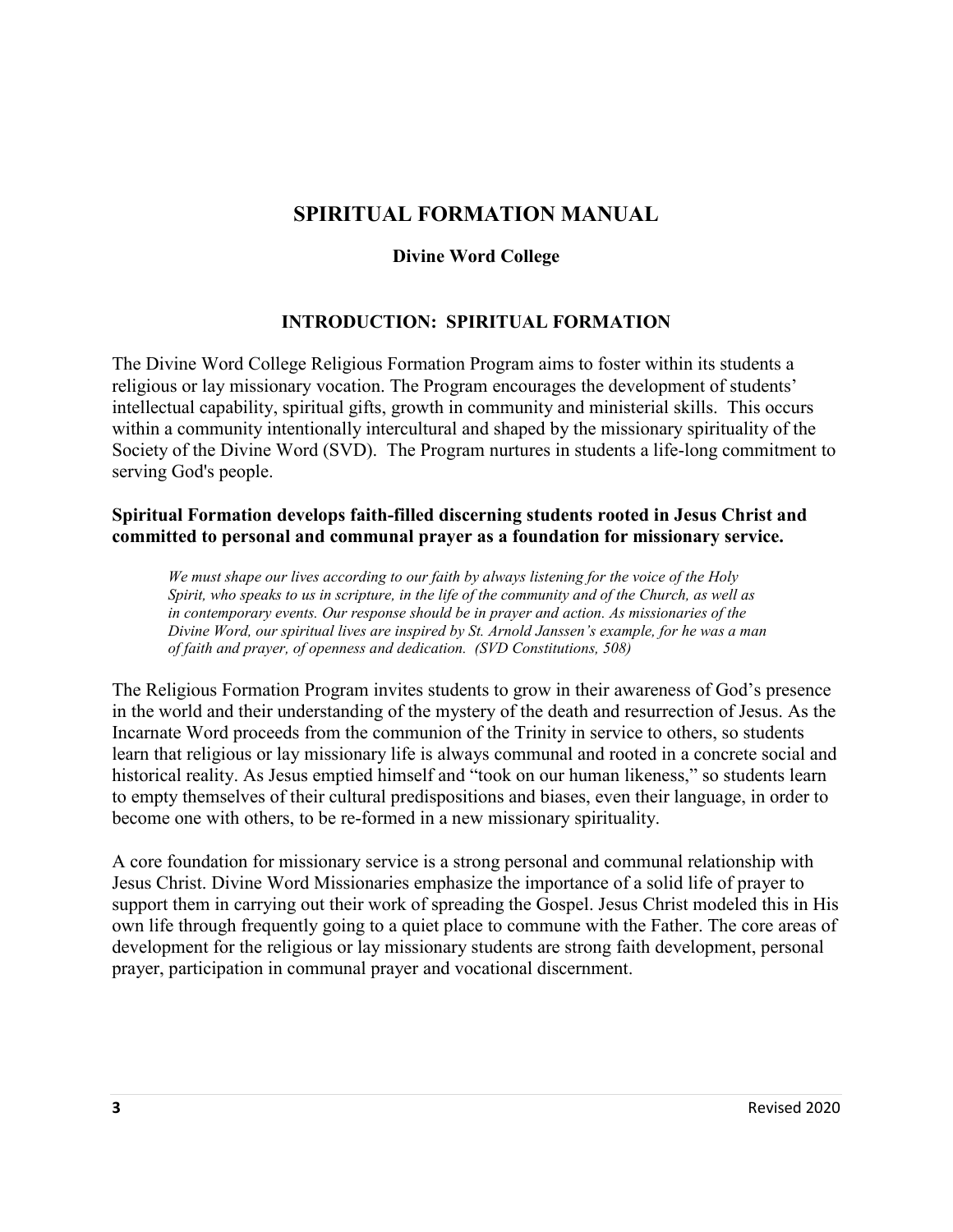#### **Faith Development**

Faith in God and its expression are personal to the individuals and their relationship to the Creator. Genuine faith can be seen in their active response to God's Word and in a life based on Christian values. A deep faith in Jesus Christ and His Church as community of faith is foundational for dedicating themselves to the religious or lay missionary life.

To assist students in their faith, the Religious Formation Program offers liturgical formation with content topics related to faith, and annual retreats and days of recollection. There are ample spiritual reading resources in the College library and reading room. Opportunities exist for students to initiate and participate in prayer groups and sharing. A key component for faith development is the students' participation in regular spiritual direction with directors with whom they share their spiritual journeys and ways of strengthening their faith. Individual reconciliation is always available. Communal reconciliation services are offered each semester, especially during the Advent and Lenten seasons.

The faith life necessary for the religious or lay students is best demonstrated through their selfevaluation and articulation of their faith as manifested in community. Students also express their faith and spiritual journey in formation group Bible Sharing and demonstrate that they place their faith on a level of importance equal to or greater than other aspects of their total development.

#### **Personal Prayer**

Within the context of faith, a personal relationship with the Lord is best developed in prayer. Students come to realize the importance of setting aside time for private prayer, meditation, and Scripture.

To facilitate personal prayer, the College provides the main chapel and small private chapels with particular devotional and ethnic themes for places of solitude, walking paths within the campus, quiet times in the evening in the dormitory areas, and tranquility weekends where College activities are curtailed, allowing students additional time for prayer or spiritual reading. Further prayer resources are available through the library and in the various chapels on campus.

Students who see the importance of personal prayer in their life will set aside regular times in their daily schedule where they can meet the Lord in reflection or Sacred Scripture. They also use the various chapels, opportunities for prayer times and spiritual readings provided by the College.

The formation director assesses the students' personal prayer by asking about their satisfaction with the nature and quality of their prayer life.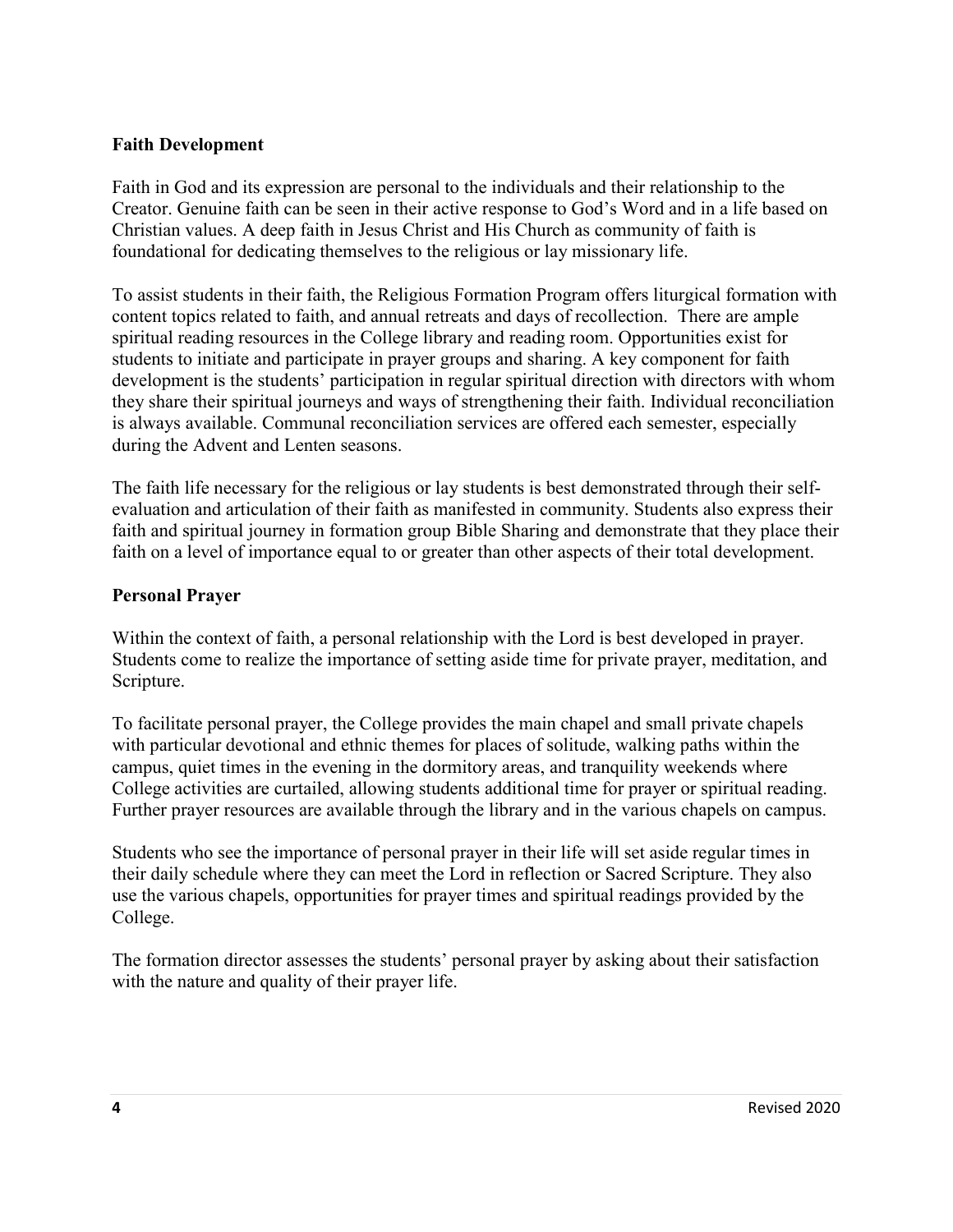#### **Communal Eucharist and Prayer**

The community comes together to worship God and pray as a mutual support and expression of the spirituality of the Society of the Divine Word. Students learn to go beyond their individual expression of prayer and enter into the prayer of the community.

As a community, the College comes together for daily Eucharist, weekday and Sunday Vespers, weekly Holy Hour, liturgical services offered during Holy Week, and during special occasions. Formation groups also convene weekly for the Eucharist, prayer, and bible sharing. The College encourages particular cultural expressions of liturgy by setting aside Monday (except the third) of each week for Masses to be celebrated in English and other languages.

Students who have come to internalize the importance of the Eucharist and prayer in the daily life of the Church and community are faithfully and actively present on a daily basis.

#### **Vocational Discernment**

Divine Word College provides an environment for discernment. The students' serious efforts to discern, clarify, and deepen their religious or lay missionary vocation are an essential component of their spiritual development. This discernment takes place through the processes of faith development, personal prayer and reflection, and active participation in communal prayer.

The Religious Formation Program schedules regular presentations by SVD missionaries or other invited speakers, and special sessions within formation groups help students to understand the nature of SVD mission activity. In spiritual direction, students discuss and try to refine their discernment within a confidential setting. The College counselor has various psychological instruments to assist students to further understand themselves and their abilities. Various College celebrations such as Family Feast and Mission Sunday provide additional context for understanding the SVD.

Students who take seriously these core dimensions of faith development and fully participate in them give evidence of a serious effort to clarify and respond to their vocational call. Other evidence is their ability to articulate the important questions in their discernment to their formation director. Their presence at College-sponsored activities supports their genuine commitment.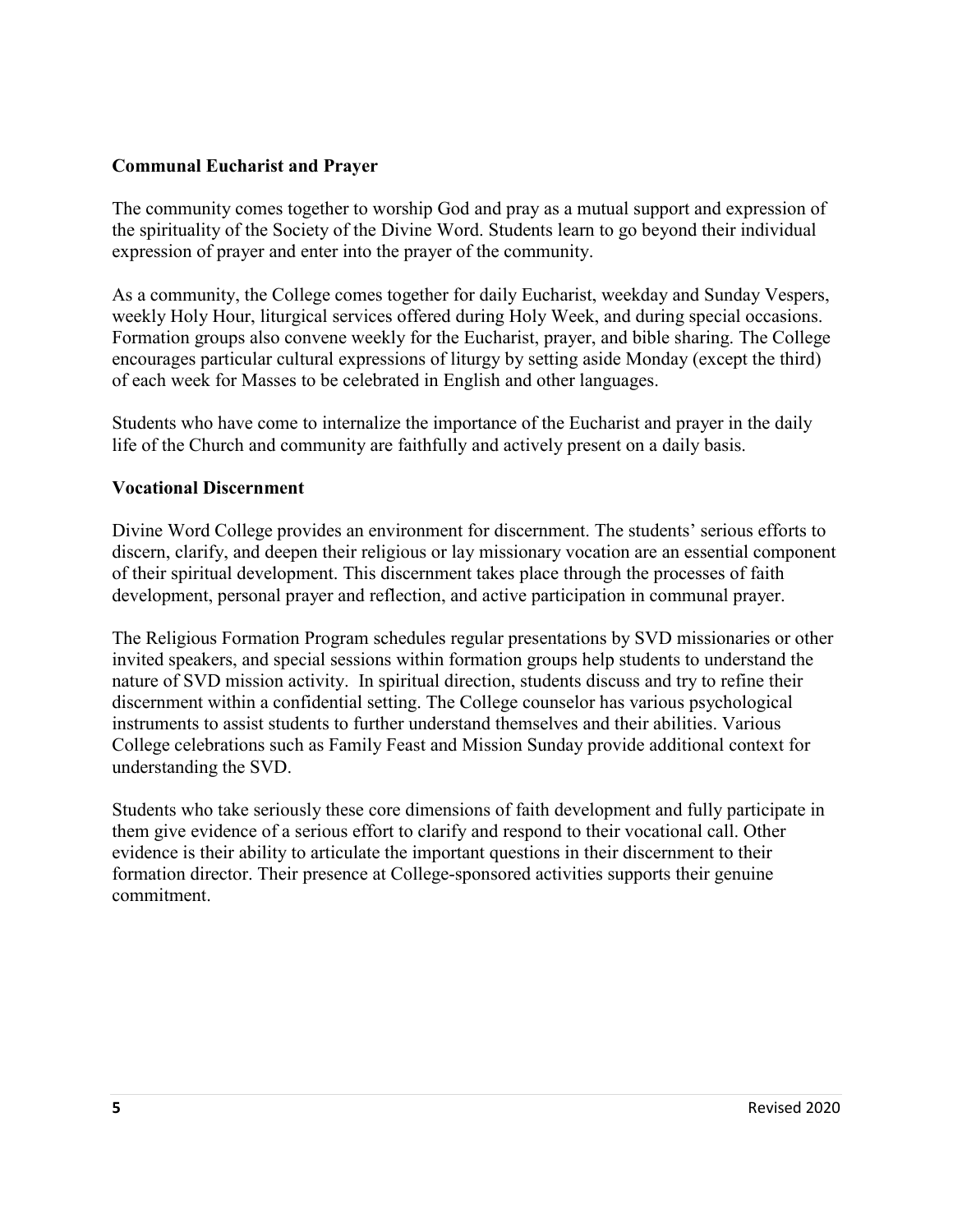#### **LITURGICAL FORMATION**

*We encounter Christ in others and in every aspect of our work as well as in the celebration of the liturgy, in the Word of God, in prayer and meditation. This encounter is a continuing challenge to conversion and renewal. The closeness of the Lord brings joy into our lives and enables us to follow him in our crosses and sufferings. Thus we become like him in his self-emptying even unto death and so through the power of his resurrection enter into glory. (SVD Cons. 401)*

*The Eucharistic praise of the Father is continued in our community prayers and services which help us live in closer contact with the Lord. Our community prayers are composed according to the spirit of the liturgy, the spirituality of our Society, the customs of the country in which we work and in response to the needs of our time. Allowance should be made for creativity and new prayer forms. (SVD Cons. 403)*

There are several ways that students prepare for meaningful worship experiences through the school year. Each week they participate in a Liturgical Preparation period. The greater portion of these sessions involves them in the learning of music for worship. Input sessions are also provided by the chaplain, liturgical music coordinator, formation personnel or guest speakers covering various liturgical topics such as spirituality and theology of Word and Eucharist, of the liturgical year and devotional practices (taking into account the various cultural backgrounds of the student body).

On Sunday evening the Community gathers to celebrate the sung Liturgy of the Hours. In this community prayer of sung Vespers the community celebrates the light of Christ offered to us in baptism.

The worship life at Divine Word College involves the participation of everyone in the exercise of many ministries. Students are trained as cantors, readers, Eucharistic ministers, acolytes and ministers of hospitality, and music ministers participate in music ministry by playing a variety of musical instruments.

The celebration of the Eucharist is the focal point of Divine Word College worship as a believing community. At Divine Word College, the Eucharist is celebrated within both the large and small community, and also in languages other than English. Likewise, the students' appreciation of the Eucharist is enhanced by the degree and quality of their own active participation.

To aid students in their personal conversion, the sacrament of reconciliation is available during the Monday evening holy hour. The students are also required to participate in the communal reconciliation services which are scheduled during the Advent and Lenten seasons.

Participation in the Eucharistic liturgy is expected for each day, with the exception of Saturday. To build up the bond of companionship, each formation group celebrates the Eucharist together at least once a week.

Participation in community prayer and the following community functions is expected: a recollection once a semester, Liturgy Preparation periods, Family Feast, Mission Sunday, Holy Week celebrations, Graduation and other specified occasions.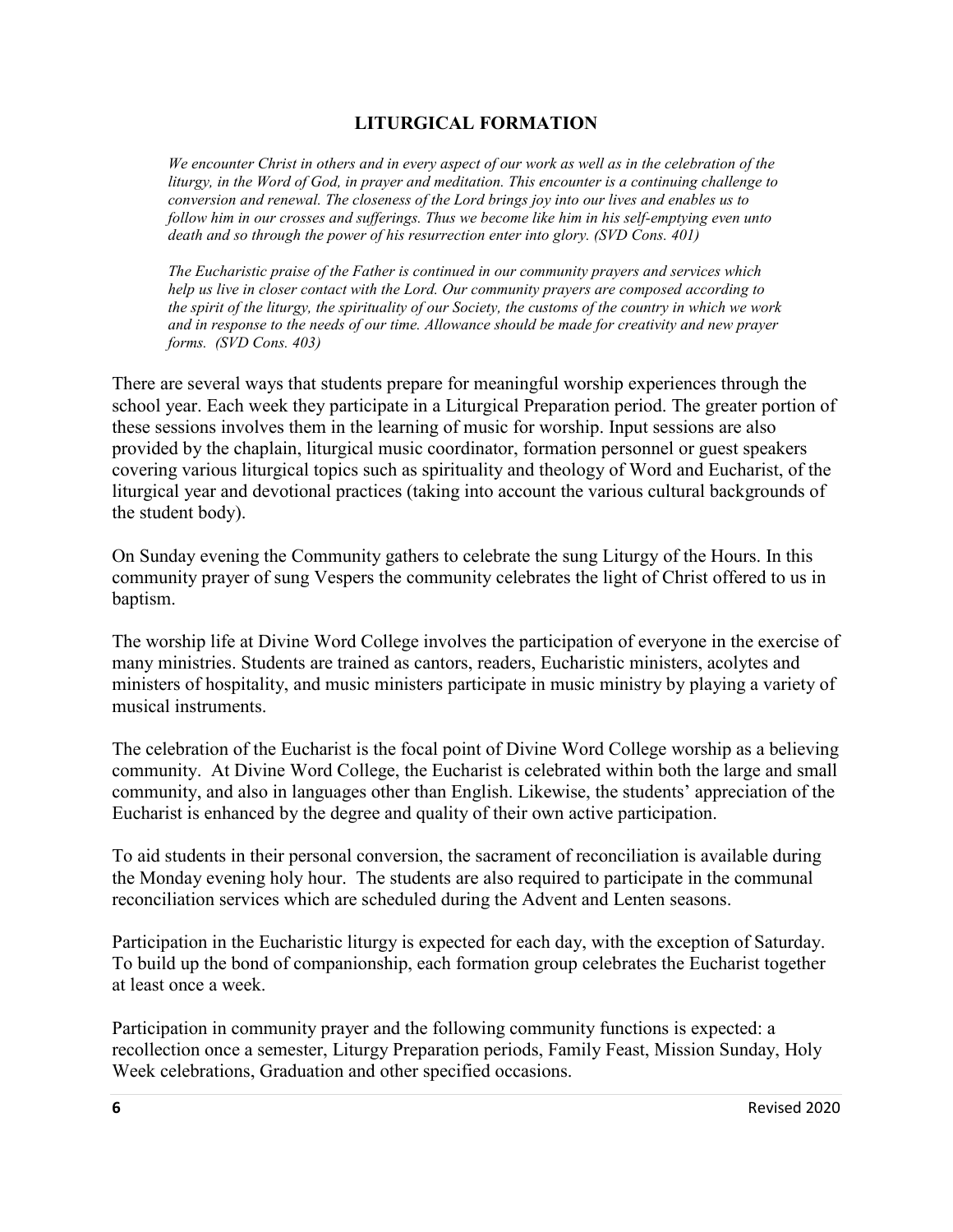#### **RETREATS AND RECOLLECTIONS**

#### **Retreats:**

Each formation group (except the Pre-Novitiate) participates in at least one weekend retreat per year, normally from Friday evening until noon on Sunday. This retreat is held in a quiet place away from Divine Word College. The Dean of Students is responsible for selecting the space. The formation team plans for the weekend spiritually and materially. The formation director or the Coordinator for Spiritual Life spends time with the formation group in preparation for the time away. These weekends are an opportunity to learn and strengthen the values of prayer, silence and community as privileged moments for encountering the Word.

The Pre-Novitiate formation group participates in 4-5 days of directed retreat away from Divine Word College at a time designated and approved by the Dean of Students. This directed retreat is meant to provide a two-fold purpose. First, it provides the candidate additional time for further discernment before applying for the novitiate; and secondly, a foretaste of the 30-day retreat during the novitiate year.

#### **Recollections:**

Students spend the major part of one day per semester in recollection, group sharing and reflective silence. These days offer the opportunity for personal and communal reflection on different topics, guided by speakers from outside or within the College.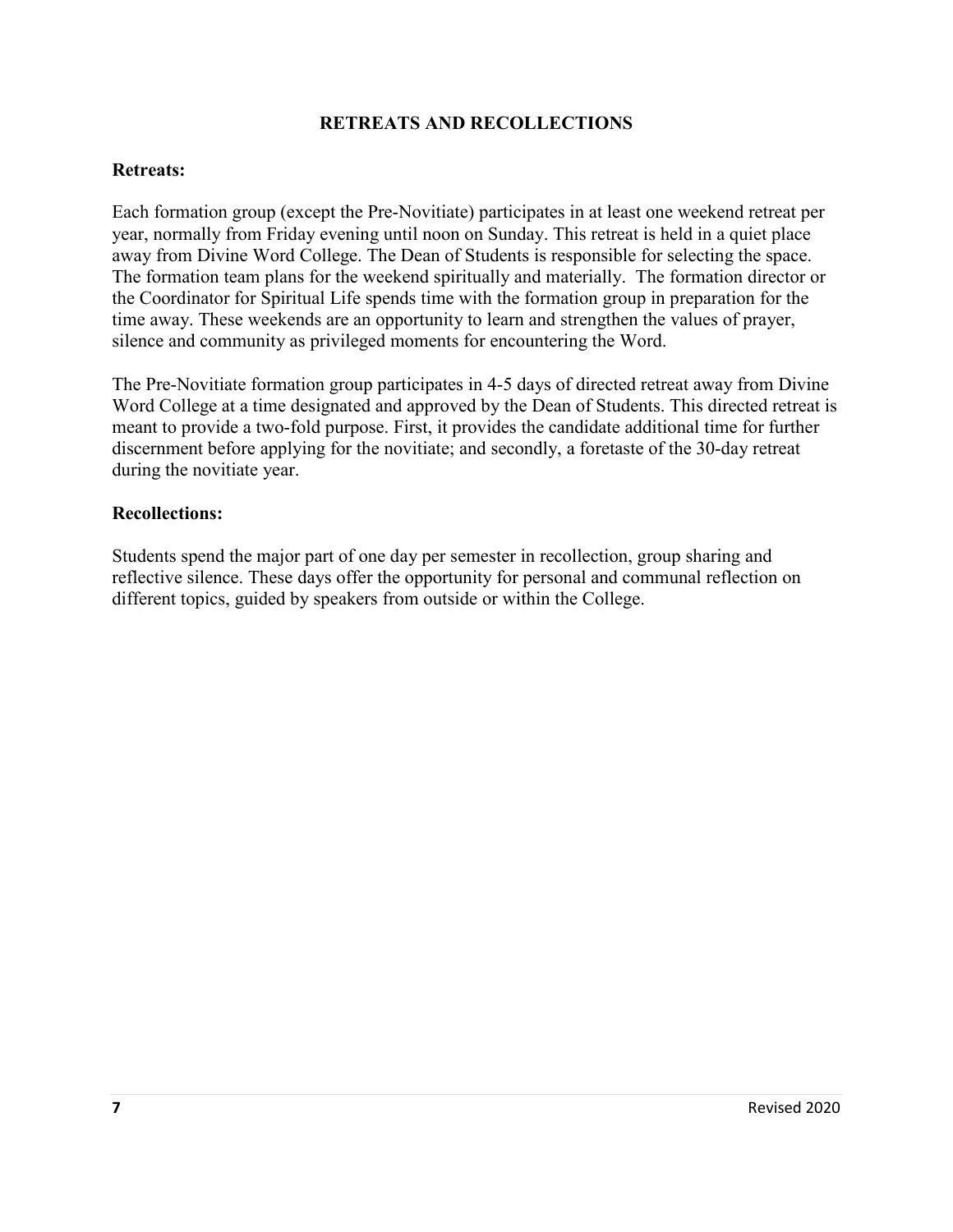#### **SPIRITUAL DIRECTION**

*That very same day, two of them were on their way to a village called Emmaus... and they were talking together about all that had happened. And it happened that as they were talking together and discussing it, Jesus himself came up and walked by their side; but their eyes were prevented from recognizing him. He said to them, "What are all these things that you are discussing as you walk along?" (Lk 24:13-17)*

In spiritual direction a person (directee) meets with another more experienced person (director) in order to talk about and explore the directee's spiritual journey.

> *Spiritual Direction: A regular meeting (at least once a month) with an approved spiritual director is an essential part of spiritual direction, especially in arriving at the interiorization and integration needed for growth in sanctity, virtue, and readiness for Holy Orders. (PPF 110. 2006)*

At the beginning of each school year the Coordinator for Spiritual Life submits a list of spiritual directors to the President for his approval.

The focus of spiritual direction is to assist the directees to discover/understand themselves, to deepen their relationship with God, and to further discover God's presence in their life and to clarify what the Holy Spirit is inviting them to act upon. In this process the directees might grow spiritually, move through the process of vocational discernment and come to greater freedom in decision- making.

Through regular one-on-one meetings (monthly or more frequently), the director accompanies the directees and might offer guidance, direction and encouragement as needed. The focus of these meetings is always the personal and spiritual growth of the directee.

All those in temporary vows and religious candidates are required to have a spiritual director. They meet with their spiritual directors on a regular basis.

#### **Core items in personal spiritual formation**

Students need to be aware of these KEY areas in their personal spiritual formation:

- 1. Personal and Communal Prayer
- 2. Vocation Discernment
- 3. Personal Relationships
- 4. Sacramental Life
- 5. Sexuality/Celibacy
- 6. Spirituality/Devotional Prayer
- 7. Scripture/Spiritual Reading
- 8. Prayer Styles
- 9. Silence
- 10. Disciplined Life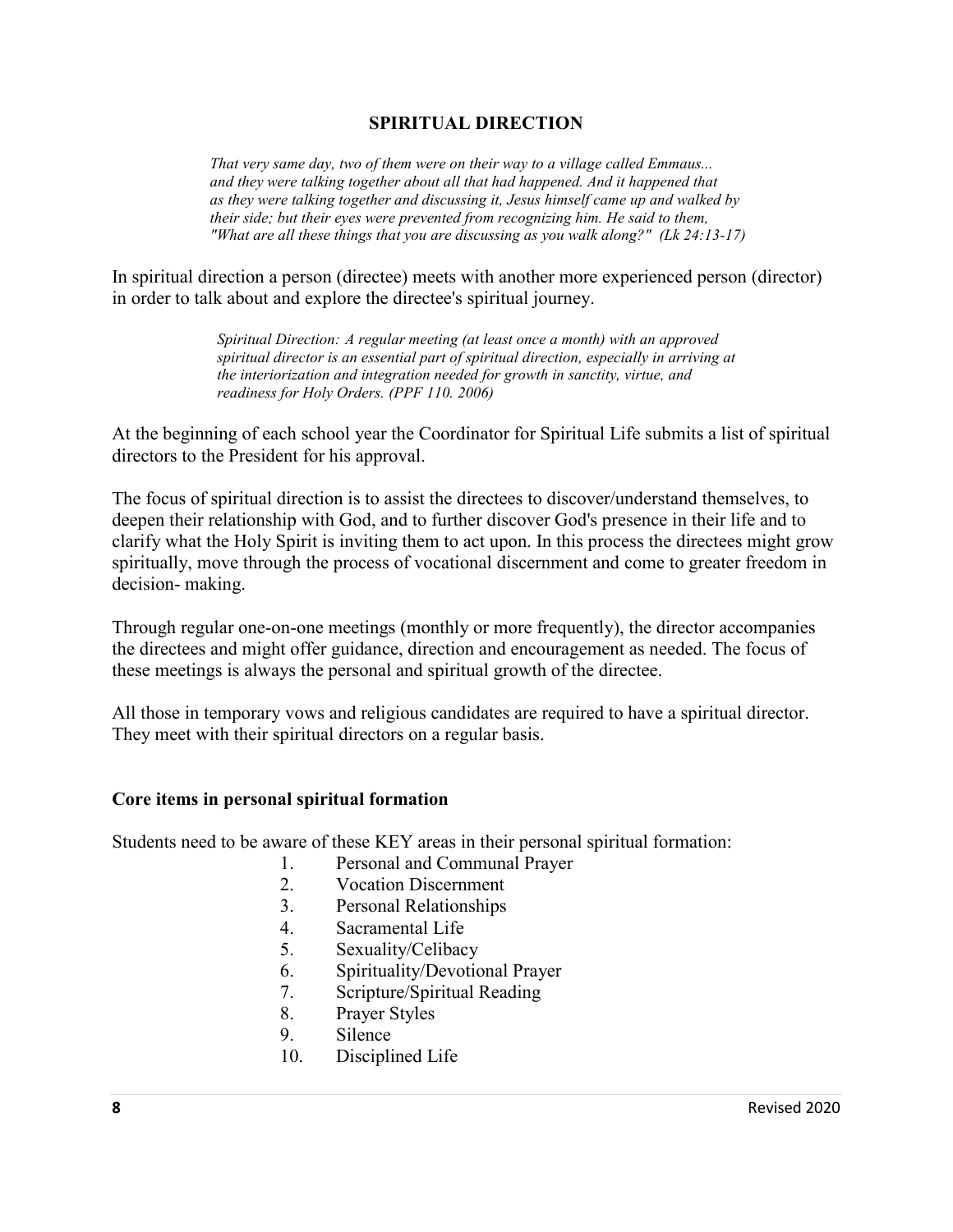# **DIFFERENT FORMS OF HELPING**

|                                      | <b>Spiritual Direction</b>                                            | Counseling                                                    | <b>Therapy</b>                                                             |
|--------------------------------------|-----------------------------------------------------------------------|---------------------------------------------------------------|----------------------------------------------------------------------------|
| <b>Person seeking</b><br>help        | Wants to discover action<br>of God in life.                           | Wants relief from<br>troubles.                                | Wants cure.                                                                |
| Goal of the process                  | Movement toward union<br>with God.                                    | Reconciliation,<br>guidance in<br>decision-making.            | Self-acceptance<br>and ability to<br>function in society.                  |
| <b>Methodology</b>                   | Surrender to God; letting<br>go of whatever blocks<br>union with God. | Use of relationship<br>with client for<br>beneficial results. | Application of<br>professional<br>techniques aimed<br>at specific results. |
| <b>Attitude of helping</b><br>person | Allowing God to work in<br>the relationship.                          | 'We can solve this<br>problem together'.                      | 'I'm the doctor'.                                                          |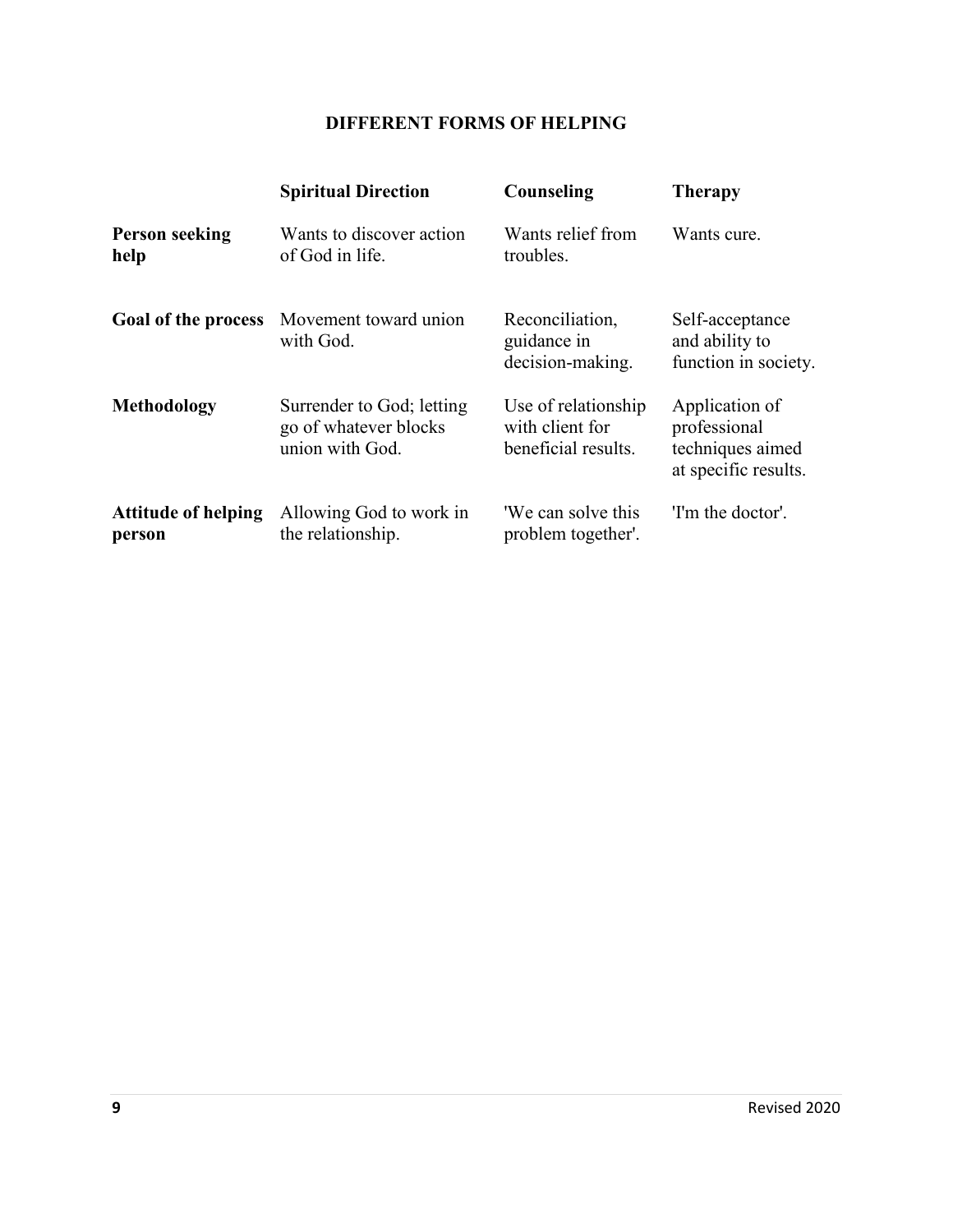#### **GUIDELINES FOR CHOOSING SPIRITUAL DIRECTORS**

*Spiritual Direction in the Seminary is a privileged and confidential relationship between a seminarian and a director who assists the seminarian to find his true self in Christ and to make a free and loving gift of that self in answer to the carefully discerned call of God. (Rev. Austin Doran S.T.D.)*

- 1. A list of spiritual directors, approved annually by the President, is disclosed and presented to the student body.
- 2. All those in temporary vows and religious candidates are required to have a spiritual director.
- 3. Non-ESL and returning students will, by themselves, choose a spiritual director at the prescribed time. These students are highly recommended to interview two or three spiritual directors and then make their choice.
- 4. All ESL and newly arrived students are assigned a spiritual director by the Coordinator of Spiritual Life at the prescribed time.
- 5. Directees can always discuss with their spiritual director the time and place of meetings, and some of the areas of growth they are attending to.
- 6. A list of *Core Items in Personal Spiritual Formation*, or any other materials which might be of help for spiritual direction, might be given to the directee.

#### **GUIDELINES FOR CHANGING SPIRITUAL DIRECTORS**

- 1. On the rare occasions when the spiritual direction relationship is not working as anticipated, the following procedure should be followed:
	- 1.1. The directee will discuss first with his/her spiritual director about the points of dissatisfaction and comes to an agreement on:
		- a) whether to continue or,
		- b) whether to end the relationship and seek another spiritual director.
	- 1.2 If b) above, the directee will then meet with the Coordinator for Spiritual Life to discuss the points of dissatisfaction about his/her spiritual director. If the directee still insists on changing of spiritual directors, the directee then follows the usual process of seeking a spiritual director.